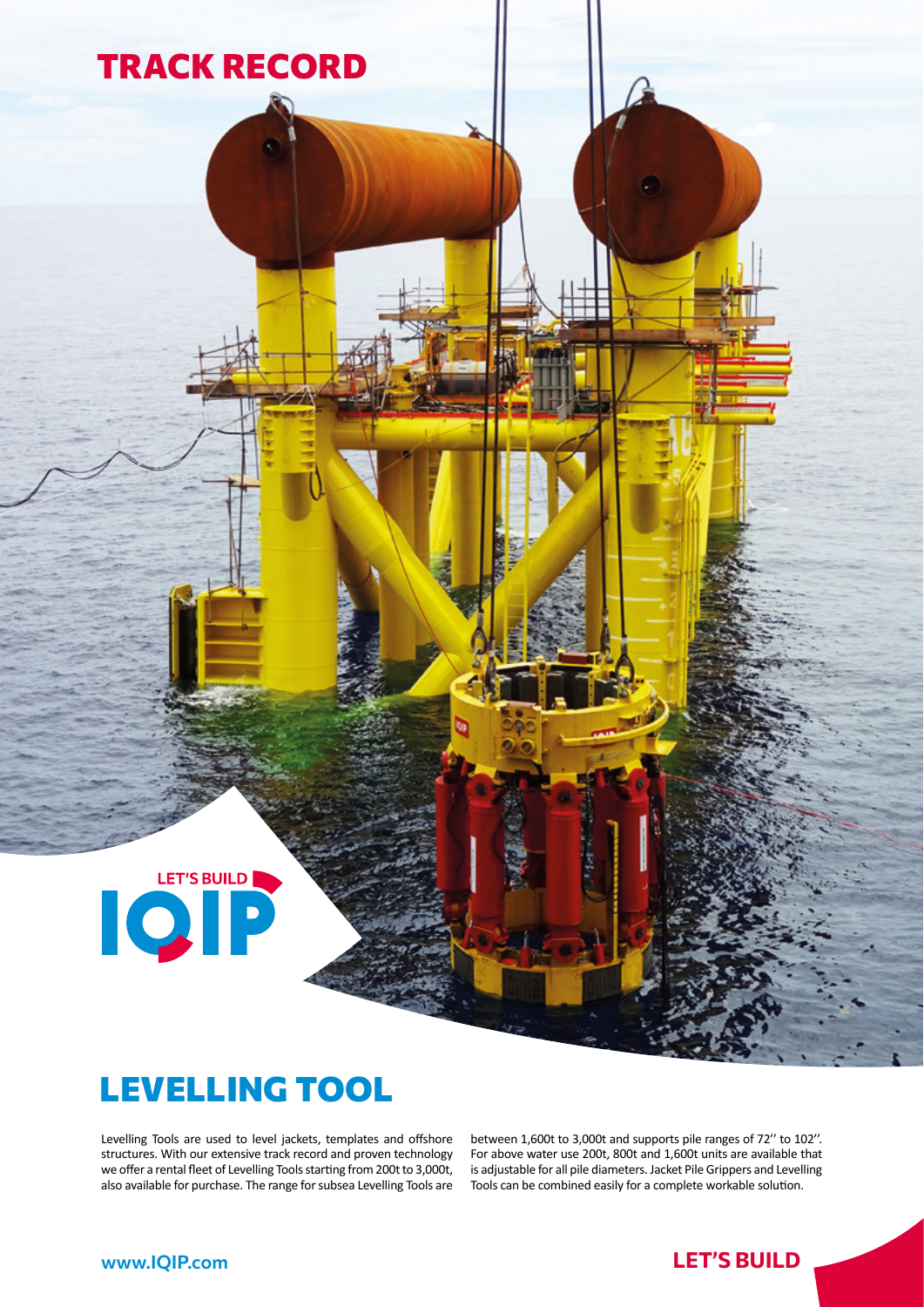

## **TRACK RECORD LEVELLING TOOL**

| <b>YEAR</b> | <b>PROJECT</b>          | <b>QUANTITY</b> | <b>CUSTOMER</b>                      | <b>EQUIPMENT</b> |
|-------------|-------------------------|-----------------|--------------------------------------|------------------|
| 2022        | <b>Baltic Eagle</b>     | 2               | Heerema                              | 1600t            |
| 2021        | Kasawari                |                 | Sapura Offshore Sdn. Bhd.            | 1500t            |
| 2021        | <b>SVDN</b>             |                 | PT Meindo                            | 2000t            |
| 2021        | Hollandse Kust Zuid B   | $\overline{2}$  | Heerema                              | 800t             |
| 2020        | Midia Gas Development   |                 | <b>GSP Offshore SRL</b>              | 800t             |
| 2020        | Greater Changhua OSS    | 4               | Heerema                              | 400t             |
| 2019        | Qattameya               |                 | Saipem SpA                           | 200t             |
| 2019        | Sergipe                 | $\overline{2}$  | Jumbo Offshore                       | 800t             |
| 2019        | <b>SVDN</b>             |                 | McDermott                            | 3,000t           |
| 2018        | Idoho                   |                 | Nigerstar                            | 200t             |
| 2018        | Borwin                  |                 | Heerema                              | 3,000t           |
| 2018        | Hornsea 1               | $\overline{2}$  | Saipem                               | 800t             |
| 2017        | Madura MDA/MBH          |                 | Timas Suplindo                       | 800t             |
| 2017        | Culzean CPL/ULQ         | $\overline{2}$  | Heerema                              | 3,000t           |
| 2017        | Zawtika 1C              | 1               | Sapura Energy Berhad                 | 3,000t           |
| 2017        | Borkum Rifgrund OSS     | 5               | Heerema                              | 800t             |
| 2017        | Madura MDA/MBH          |                 | Timas Suplindo                       | 800t             |
| 2016        | Veja Mate OSS           | 3               | Heerema                              | 400t             |
| 2016        | Dolwin Gamma            |                 | Heerema                              | 3,000t           |
| 2016        | Bergading               |                 | McDermott                            | 3,000t           |
| 2015        | East Nile Delta Phase 3 | 1               | Subsea 7                             | 200t             |
| 2015        | <b>SK316</b>            |                 | Swiber                               | 3,000t           |
| 2015        | Thien Ung               |                 | <b>WL</b> Management                 | 3,000t           |
| 2015        | Gemini                  | $\sqrt{2}$      | Scaldis Salvage & Marine Contracting | 800t             |
| 2014        | Mafumeira               | 4               | Heerema                              | 800t             |
| 2014        | Baltic 2                | 3               | Scaldis Salvage & Marine Contracting | 800t             |
| 2014        | Sylwin                  | $\overline{2}$  | Seaway Heavy Lifting                 | 800t             |



**LET'S BUILD**